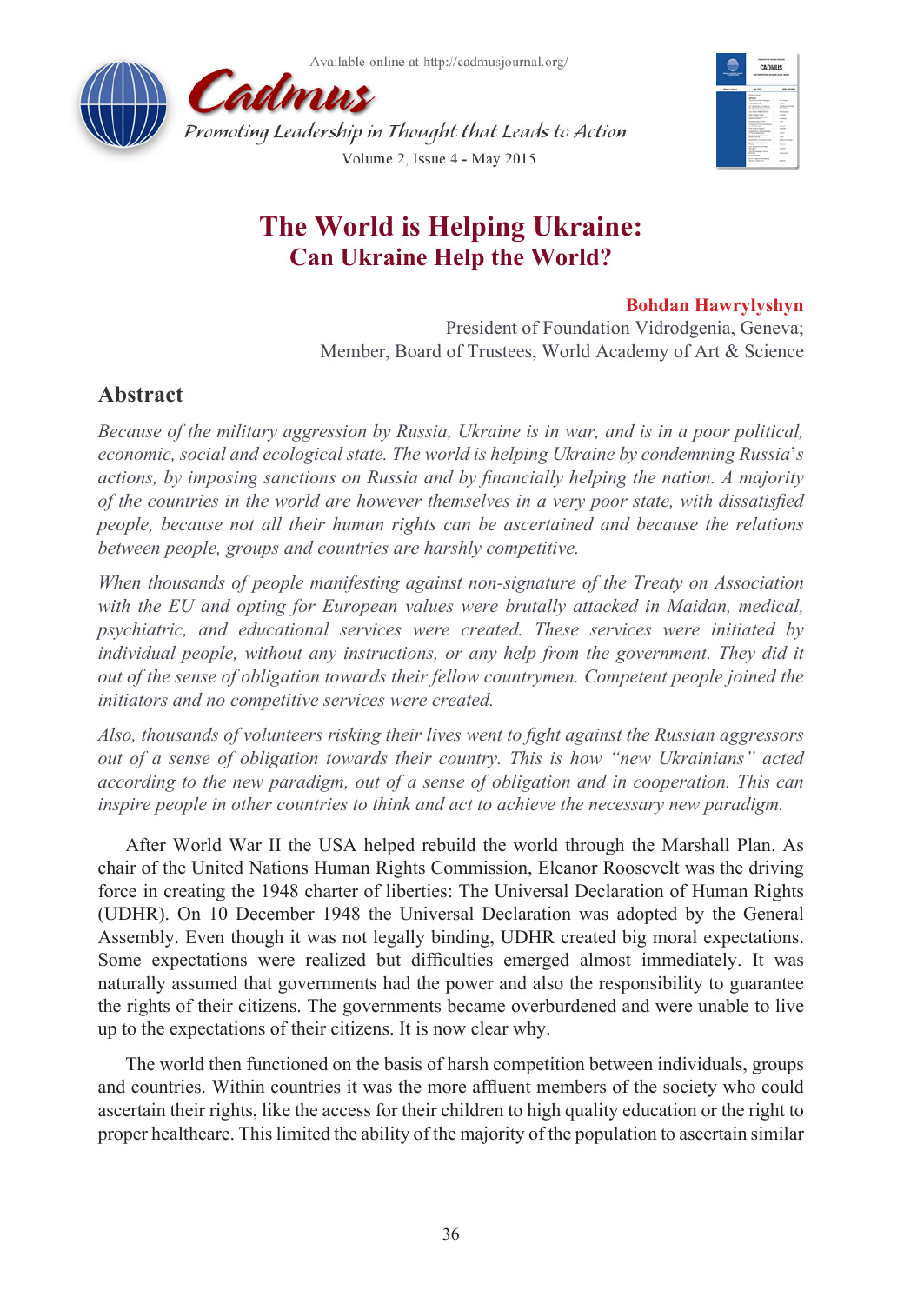rights. A lot of dissatisfaction emerged with more criticisms of governments, making good governance more difficult, thereby increasing the competition for power within democratic countries.

Take the USA as an example. There is a small proportion of very rich people but nearly 45.3 million people live below the poverty line.1 The difference between the rich and the poor is by far the greatest of the 20 developed countries. This difference has some very negative consequences: the state of health is by far the worst, the proportion of mentally ill is the highest, the cost of healthcare per person is by far the highest and the incidents of incarceration are by far the highest.2 This is well described in the book *Ill Fares the Land* by Tony Judt.3

Similar situations arose in relations between different countries. All democratic countries were "preaching" to poorer countries the need for adherence to the UDHR, yet they themselves made it more difficult for poor countries to guarantee the rights of their citizens. American, French and German companies obliged African countries to buy their manufactured goods at high prices and to sell raw materials at high prices.<sup>4</sup> These African countries remained poor, thus even in countries with reasonably honest governments it was impossible to guarantee the most basic, vital rights for their citizens such as access to fresh water, primary education or any kind of healthcare.

According to orthodox economics, there has been a significant increase in GDP per capita in nearly all countries. The feeling of well-being, according to orthodox reasoning, has also increased. There is, however, no direct relation between increase in GDP and the feeling of well-being. In some countries, take Costa Rica for example, GDP per capita is  $\text{low},^5$  the index of happiness is high (score of 7.3 out of ten, ranks  $12<sup>th</sup>$  among 88 countries).<sup>6</sup> In other countries in which there is a tremendous competition between people and companies, a lot of pressure is generated to perform better and better, the relation between high GDP and feeling of happiness is inverse. For instance, between the beginning of January 2008 and April 2011, more than 60 French Télécom (now Orange) employees committed suicide.<sup>7</sup>

One can conclude, therefore, that the UDHR and harshly competitive relations have led to a win-lose situation with few winners and a majority of losers.

What the world needs is a shift to a new paradigm, i.e. a Universal Declaration of Human Obligations and change from competitive to cooperative relations.

### **How can Ukraine help the world make this shift?**

Thanks to Maidan, to the young people mainly, and to Russian aggression, Ukraine transformed itself from a multi-ethnic country to a multi-ethnic patriotic political nation. This nation opted for European choice, European value of freedom, truth, liberties and dignity of the individual. Recently, Bishop Borys Gudziak, Founder and Former Rector of Ukrainian Catholic University (UCU) in Lviv, now in Paris, said: "the transformation of Ukraine reminded Europeans of what their values are". He added that "it was the students of UCU in Lviv that went on their Maidan before November 29 2013, and called upon the young people to do the same in Kyiv".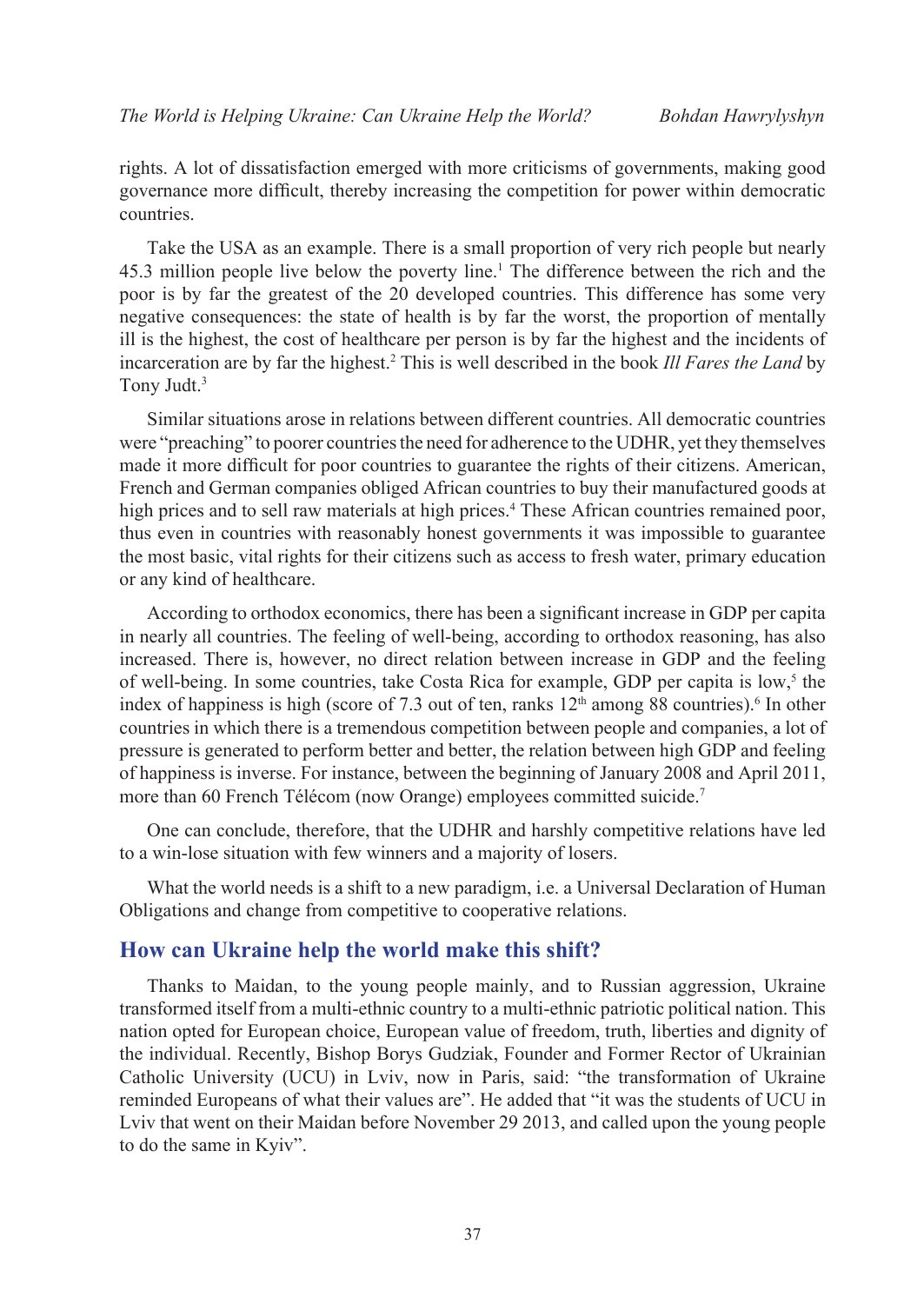The above citation underlines the role the young generation has played in the transformation of the Ukrainian people. This implies that the transformation of the governance of Ukraine will also have to be carried out by young people.

What had started even before Maidan was a program called Young Generation Will Change Ukraine (YGWCU). Its mission is transformation of the structure of political power, economic system, social and environmental policies without revolution. How is the program working? Young people, in the age group of 20-35 with good education, knowledge of English and interested in doing something for Ukraine, form groups of seven people. Each group is composed of people with different education, knowledge or interest in politics, economics, social sphere and the environment. They study six European countries which are effective, i.e. with four characteristics:

- Full political freedoms (transparency and openness of government);
- Certain level of economic prosperity for the whole population;
- Social justice, especially in education, healthcare, employment, pension schemes;
- Symbiosis with the biosphere (nature, environment) rather than its exploitation, destruction, pollution.

Five states match the criteria mentioned above: Austria, Germany, Norway, Sweden and Switzerland. Poland is added to the list as a country which has most of the above mentioned characteristics and which passed through 3 stages of Transformation.<sup>8</sup> Starting from changing its mentality during *Solidarnosc* time; then transformation of its economic system through shock therapy by Leszek Balcerowicz;<sup>9</sup> and finally  $-$  political transformation while preparing for membership of Poland in the EU.

Each group in the program YGWCU decides which country it wants to explore. They first study all the facts on the Internet: the Constitution, the structure of the Parliament, the responsibilities of the Head of the State, of the Government and the role of the civil society. They then have a meeting with the Ambassador of the chosen country, ask questions, listen to suggestions. Following such a meeting, each group prepares a study trip to the chosen country through direct contacts with members of the Parliament, representatives of various ministries, of the political parties, some NGOs. Once they return to Ukraine, they write reports and publish articles, hold seminars and share with interested people what they have learned in the chosen country.

The clear purpose of the above is to select components for the architecture of future social political order of Ukraine which should have the four abovementioned characteristics. These young people continue on the road towards transformation of Ukraine in two different ways: some of them form groups and prepare themselves for the 2015 elections to city and regional councils, as sort of apprenticeship in the legislative process. Others will form groups according to professional criteria (finance, education, healthcare, environment) and will integrate the executive branches of the government. After a few years, with hundreds of such young people having gone through the process, they will create a new political philosophy,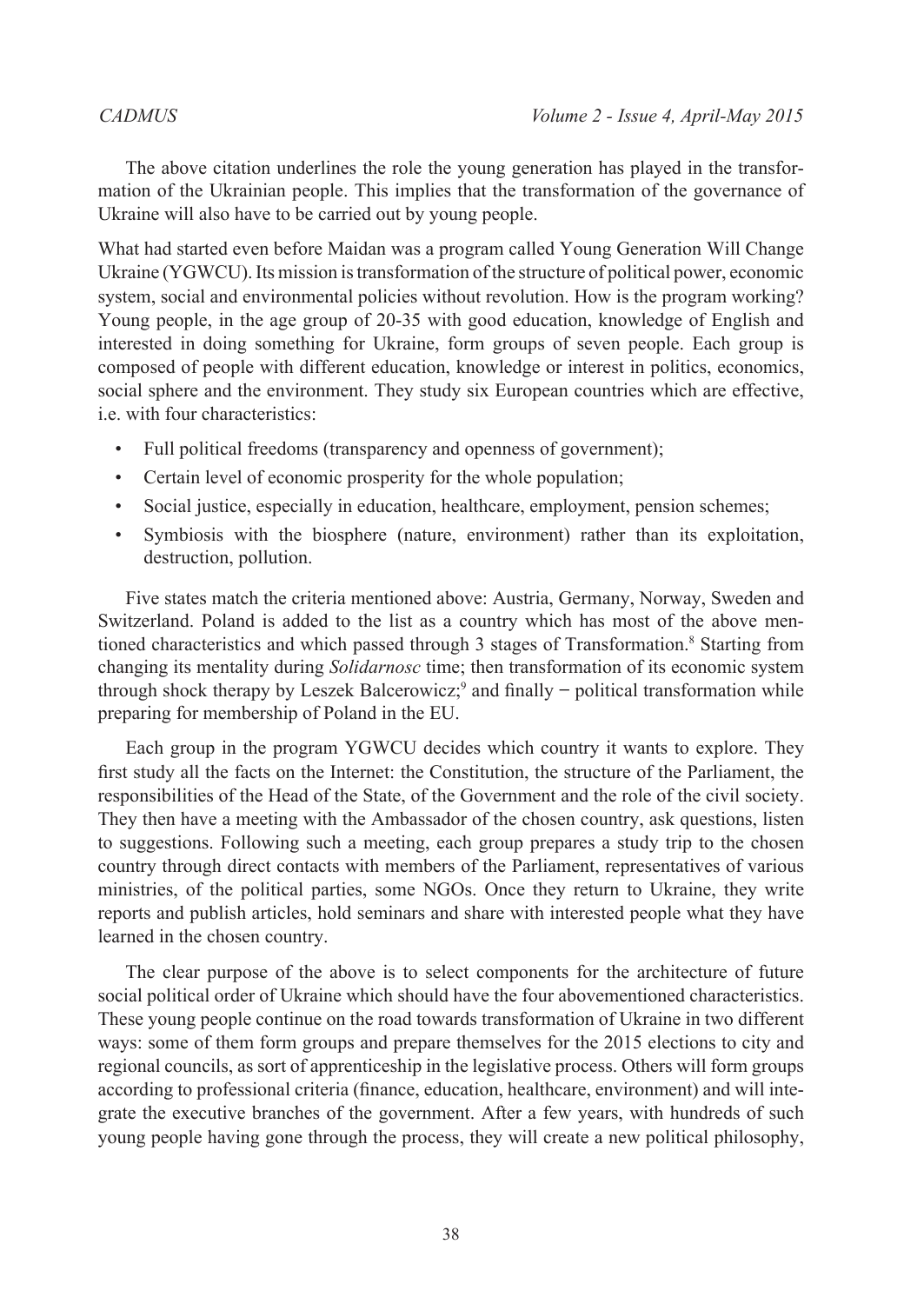ideologies and plans of actions. Then, three new parties or one party with a large spectrum (socialist, centric and liberal) will emerge.

One part of participants of the program will go for election to the Parliament, where they are likely to be ideologically, programmatically and morally a majority. The other will hold higher positions of the executive branch of the government.

The program is working extremely well. 14 groups of seven people have completed the first phase in 2013, 23 in 2014 and 71 groups have registered for participation in 2015. It shows an amazing mobilization of young activists who are a moving force for socio-political changes.

When the brutal repression of people started in Maidan, another transformation of Ukrainians took place: medical, psychiatric and educational services were created. These services were initiated by professionals in the respective fields without any orders from the state authorities or any assistance from them. They did it out of the sense of **obligation** towards their fellow-countrymen, towards the country. Each of the people that launched the service was joined immediately by other qualified people, so they worked in **cooperation**. Moreover, there were no such parallel services created, there was **no competition** between them.

The above initiative confirmed the choice of European values, with one slight difference. The Ukrainians have acted, I emphasize, out of a sense of **obligation and in cooperation rather than on order and in competition**.

There is some similarity between the above and direct democracy as it functions in Switzerland. The Swiss Parliament elects seven people to become members of the Federal Council (the government) from five biggest parties.10 Members of the Federal Council are not spokesmen for their parties, yet they carry with them their parties' ideologies. The decisionmaking process requires a consensus rather than a simple vote.<sup>11</sup> Each of the members of the Council shares his or her concerns on the subjects they care about: representative of the socialist party will try to get some more money for education and healthcare, the liberal, some better conditions for enterprises, etc. In this way everyone gets something and there are no total losers.

Values and behavior exhibited in Maidan (a sense of obligation and cooperation), like the Swiss consensus, are important for the world to become healthier.

Another initiative strengthens the possibility for Ukraine to be able to help the world. In September 2013, in Ottawa, a meeting of the board of trustees of WAAS was held, followed by a joint conference with the Club of Rome. I had raised the issue, with my colleagues from the Academy, of the need for the Universal Declaration of Human Obligations (UDHO) and offered to prepare a proposed list of obligations. I produced the list with my 23-year old Ukrainian assistant's help in Geneva, where I am President of Vidrodgenia (Renaissance) Foundation. In November 2013, a conference was held in Almaty (Kazakhstan), with participation of members of WAAS and the World University Consortium (a consortium that aims to promote development of accessible, affordable, quality higher education worldwide). My assistant Alexandra Telychko presented the Proposed List of Obligations at the conference.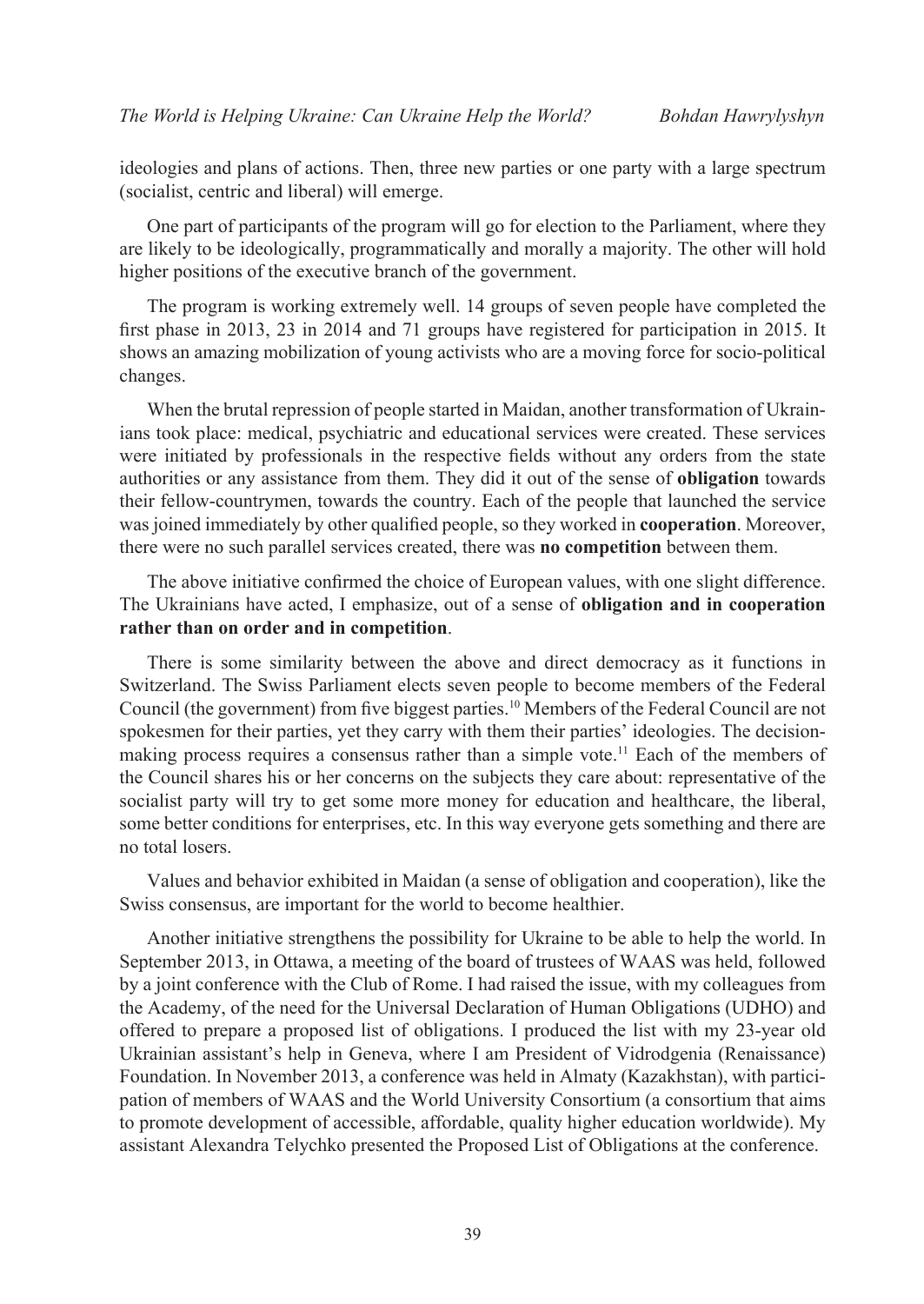There was yet another initiative. Two 22-year old participants of the YGWCU program studied the functioning of the General Assembly of the UN and suggested that Ukrainian delegation to the UN should include two representatives of the young generation. We advised the Ministry of Foreign Affairs to take the two young persons in question as official members of the delegation. This was done for the first time since the independence of Ukraine in 1991. One of the tasks for the young representatives was to prepare the ground for the presentation of the list of the UDHO when the General Assembly will discuss Millennium goals for 2015- 2025. Our two young delegates established good contacts with young delegates of other countries, to cooperate with them in proposing better youth policies and in promoting the adoption of the UDHO.

*"A shift from the win-lose mode to win-win game is necessary by acting out of a sense of obligation in the spirit of cooperation."*

Few weeks ago, I received a letter from the Head of the Ukrainian delegation to the UN, saying that the two girls in question have been working most effectively in various committees and that the inclusion of representatives of young generation in the delegation should become normal practice.

When Ukraine becomes transformed, living and acting according to the New Paradigm will spread to the majority of the population, including the business and political sectors.

When the world shifts to the New Paradigm, a much greater proportion of its population will be able to enjoy the rights: as per UDHR, our heritage of values and philosophy from the constructive 40s of the past century.

To summarize, the world is not in a healthy state. It needs some help in healing itself, in revitalizing its values of freedom, dignity of the individual, supremacy of law, social justice (rather than focusing just on money). A shift from the win-lose mode to win-win game is necessary by acting out of a sense of obligation in the spirit of cooperation.

Ukraine can be of help in the process because it has gone through a very painful process of recreating itself through a new birth, with values and behavior mentioned above, which could be useful for the world to emulate.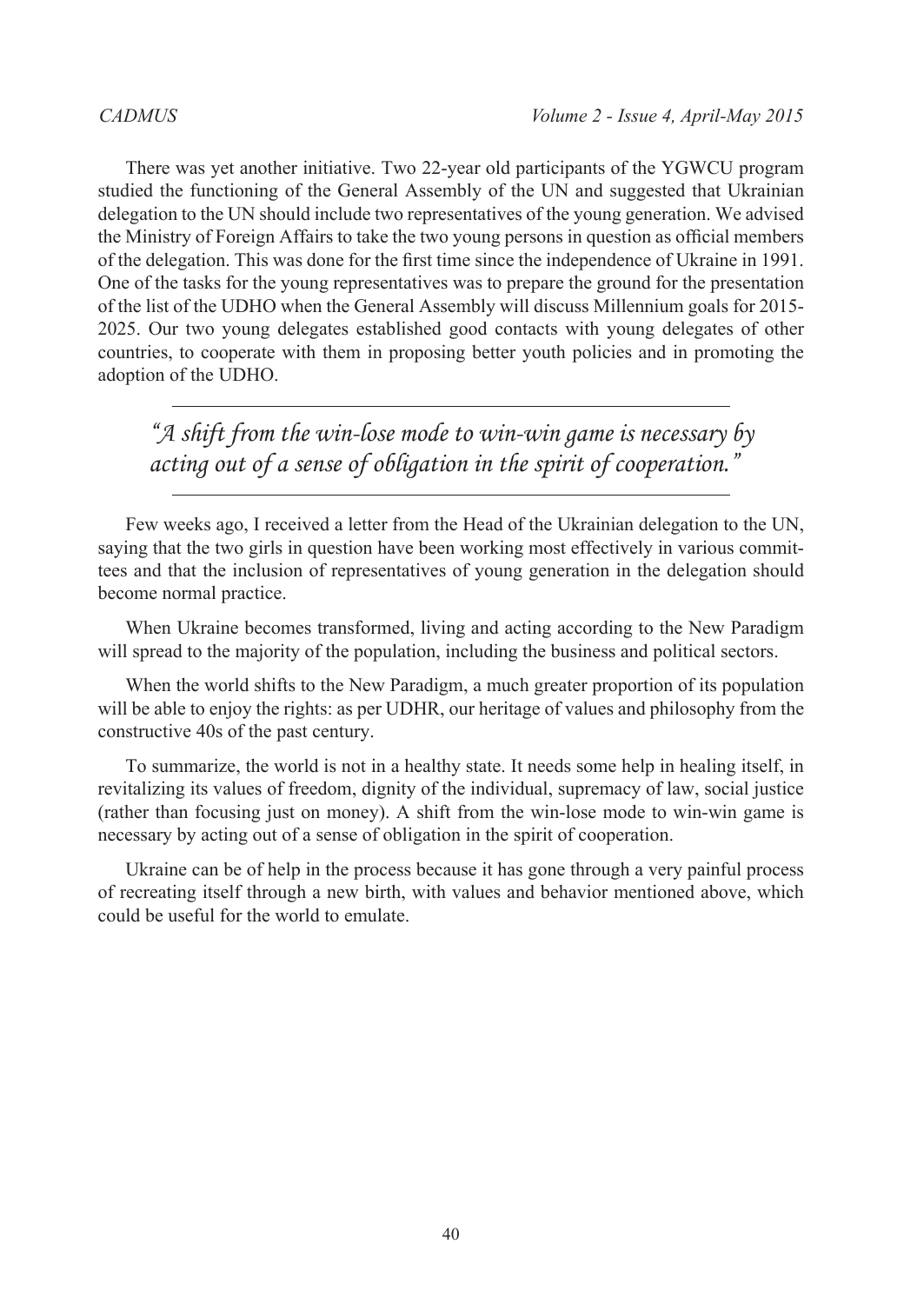# **Proposed Declaration of Human Obligations\***

- 1. Speak the truth, be honest, act according to moral ethical standards.
- 2. Maintain your health in the best possible state in order not to burden the society with the cost of your healthcare.
- 3. Learn, develop your talents, capabilities, competence throughout your life to be a productive member of the society.
- 4. Treat others as you want others to treat you.
- 5. Be a free person, i.e. the ultimate judge of what is true and what is not, what is good and what is bad, yet keep testing your judgment to make sure that it is in line with moral, ethical principles.
- 6. Search for harmony between your private, professional, social lives, and as part of the community.
- 7. While seeking to ascertain your rights, avoid constraining other members of the society to ascertain theirs.
- 8. Solve as many problems, issues as possible at individual, family, community levels to lighten the burden and cost of governance.
- 9. To family:
	- Cherish cultural heritage from your predecessors.
	- Treat parents with love and respect, help them if needed.
	- Deal with siblings as if they were your best friends.
- 10. To parents:
	- Love your children, inculcate in them ethical moral values.
	- Facilitate their education and development of their talents and personalities as free people.
- 11. To community:
	- Relate to people and communities with respect and empathy.
	- Help the community to be effective in supplying all services, such as primary education, healthcare, social services.
	- Contribute to the well-being of all members of the community.
	- While maintaining your identity, be consciously part of the whole world community.
- 12. To the environment:
	- Use all resources sparingly, avoid pollution of the biosphere. Help preserve the biological and zoological diversity.

<sup>\*</sup> Prepared by Prof. Bohdan Hawrylyshyn with the assistance of Alexandra Telychko, Junior Fellow, World Academy of Art & Science